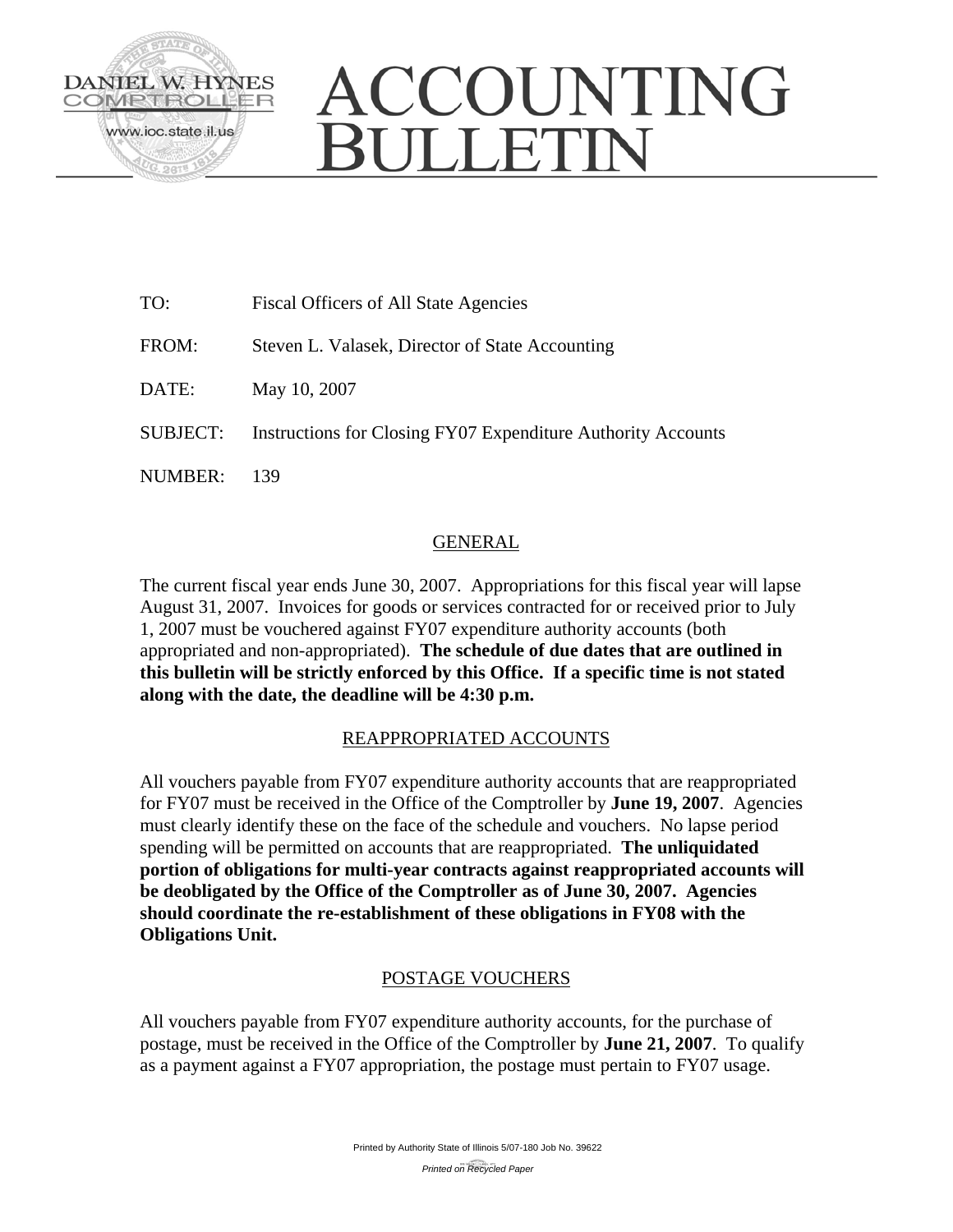## UTILITY BILLS

Agencies should continue the past practice of allocating utility bills that cover portions of June and July. Agencies have the option of either prorating utility bills to the proper month based upon the number of days service was provided, or charging the bill to the month and appropriate fiscal year which had the majority of serviced days. Once an option is chosen, it must be continued in all subsequent fiscal years.

#### TELEPHONE BILLS

Telephone bills contain an advance charge for monthly service and charges for toll calls made the previous billing period. Agencies have the option of charging the entire bill according to the fiscal year the vendor's invoice date falls within, or allocating the advance charges according to billing date and the toll call charges according to actual toll call date. Once an option is chosen, it must be continued in all subsequent fiscal years.

#### TRAVEL

Where travel at fiscal year end crosses into the new fiscal year, agencies have the option of charging all travel expenses incident to a specific trip to the fiscal year in which the travel began, or of allocating the expenses according to the days traveled in each fiscal year utilizing separate vouchers. If the first option is chosen, the entire trip should be submitted on a separate voucher. Once an option is chosen, it must be continued in all subsequent years.

## LAPSE PERIOD – VOUCHERS

From July 1, 2007 through August 31, 2007, all paper vouchers and schedules must be stamped or otherwise marked as either "FY07" or "FY08" to clearly designate the fiscal year. The fiscal year indicator should be placed on the upper right-hand corner of each voucher and schedule. For paperless vouchers, "FY07" or "FY08" should be placed on the agency tape/file balance report. All paper vouchers covering goods or services to be paid from FY07 expenditure authority accounts during the lapse period should be stamped in a prominent place, "Contracted for Prior to July 1". For paperless vouchers, the statement "Contracted for Prior to July 1" should be stamped on the agency tape/file balance report. ALL TRANSACTIONS SUBMITTED ON A TAPE/FILE MUST BE FROM THE SAME FISCAL YEAR.

Lapse period expenditures are limited to those liquidating liabilities for goods and services contracted for prior to July 1, 2007.

Vouchers for service must contain beginning and ending dates of service. Vouchers for purchases must contain order date(s) or received date(s). All vouchers must contain a Proper Billing Date, if applicable.

All vouchers payable from FY07 expenditure authority accounts must be received in the Office of the Comptroller by **August 23, 2007**.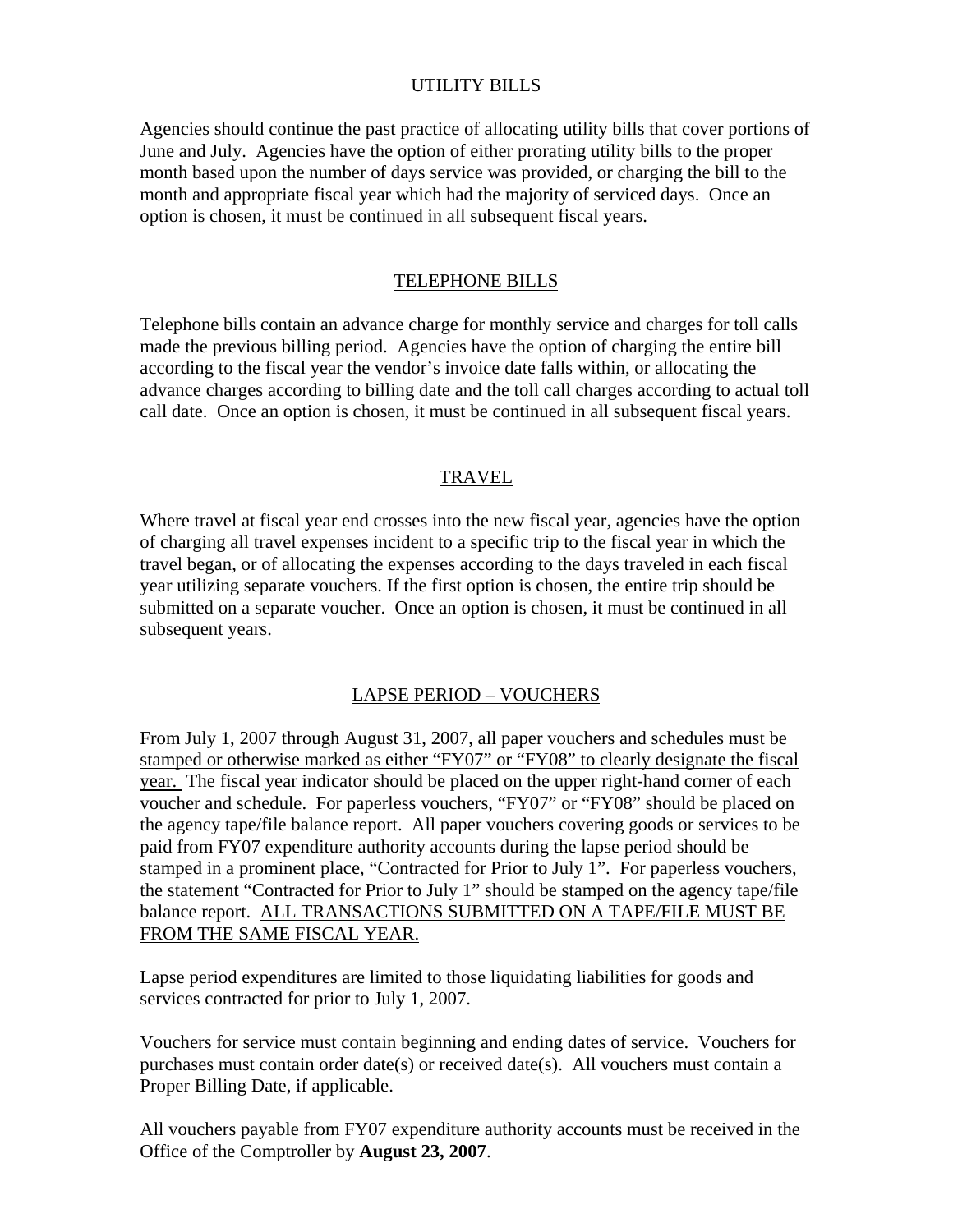## PROFESSIONAL OR ARTISTIC VOUCHERS

Any service which involves professional or artistic skills, or any personal services by an employee whose compensation is subject to income tax withholding (including contractual employees) must be performed by June 30, 2007 to be charged against the FY07 appropriation.

Any voucher for professional or artistic skills, or personal services submitted with a service date beyond June 30, 2007 will be ineligible for payment from FY07 and will be returned to the agency.

# LAPSE PERIOD – OBLIGATIONS

The reconciliation of your obligation records is extremely important through the closing of this fiscal year. Timely reconciliation of your records can ensure timely processing of your payments.

From July 1, 2007 through August 31, 2007, all contract related documents must be stamped or otherwise marked as either "FY07" or "FY08" to clearly designate the fiscal year. The fiscal year should be placed on the upper right-hand corner of the document.

Obligations established against FY07 expenditure authority accounts after June 30, must represent liabilities outstanding at June 30, 2007 (i.e., financial obligations for goods or services contracted for or received prior to July 1, 2007). In addition, all FY07 CODs filed after June 30 should be stamped "Contracted for Prior to July 1".

Outstanding obligations at June 30, 2007 may be canceled or decreased during the lapse period. Outstanding obligations representing actual contractual liabilities may be decreased or canceled only if such notice is accompanied by a contract amendment reflecting the corresponding decrease or cancellation. Contractual liabilities may also be increased during the lapse period as long as the increase is relevant to the original contract and is accompanied by a contract amendment executed prior to July 1, 2007 increasing the contract amount.

All obligation establishments, increases, decreases and cancellations that affect FY07 processing, must be received in the Office of the Comptroller by **August 17, 2007**.

# LAPSE PERIOD – APPROPRIATION TRANSFERS

All appropriation transfers that affect FY07 processing must be received in the Office of the Comptroller by **August 22, 2007**. All Expenditure Transfers that affect FY07 processing must be received in the Office of the Comptroller by **August 15, 2007**.